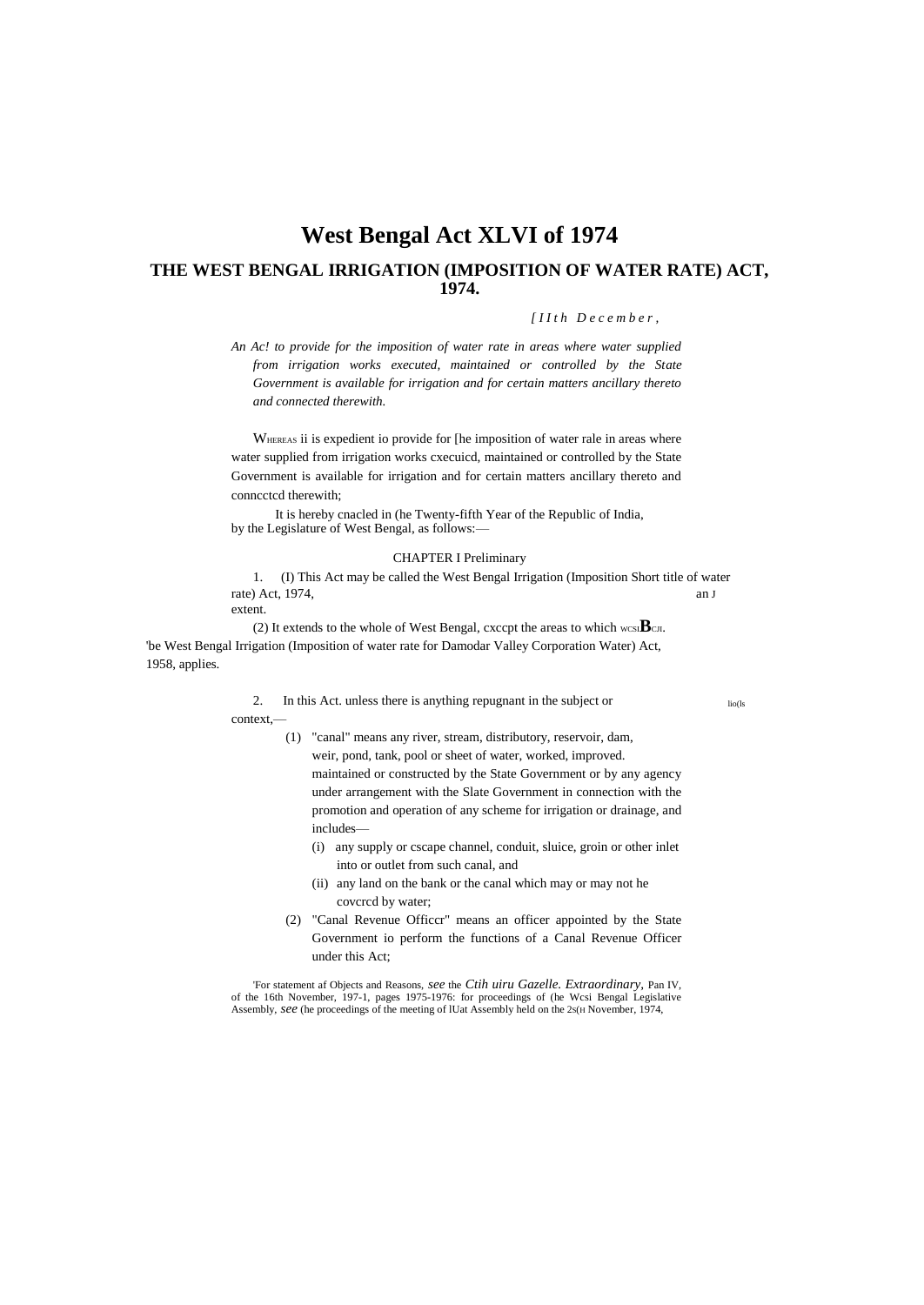## 116 *The West Bengal Irrigation (Imposition of wetter rate) Aci, 1974.* [West Ben. Act *(Chapter /,—Preliminary.—Section 3,)*

£ (3) "Collector" includes an Additional Collector and any other officer not below the rank of a Deputy Collector, appointed by the State Government to perform all or any of the functions of a Collector under this Act;

- (4) "field channci" means a channel constructed and maintained by owners or occupiers of lands within a notified area or by the Stale Government under section 12 Tor leading water from Hie outlet of a canal or from a water course lo such lands;
- (5) "irrigation work" means any work or system of works executed, maintained or controlled by the State Government in conneclion with the promotion and operation of any scheme Tor irrigation or drainage and includes a canal and a water course;
- (6) *"khurif* season" means the part of the year from July lo October;
- (7) "land" means land ordinarily used for purposes of agriculture or horticulture, and includes such land notwithstanding that it may be lying fallow for the time"being and also includes tank in which water from any canal is stored;
- (8) "notification" means a notification published in the *Official Gazeite\*
- (9) "notified area" means any area in respcct of which the State Government has by a notification issued under sub-section (2) of scction 5, declared its intention to impose a water rate and includes any pari or such area;
- (10) "prescribed" means prescribed by rules made under this Act; .
- (11) "public demand" means a public demand as defined in the Bengal Public Demands Recovery Act, 1913; ticn.Aciiu " of 1913.

- (12) "rati" season" means the part of the year from November to February;
- (13) "season" means month or months of the year when cultivation is carried on;
- (14) "summer season" means the part of Hie year from March to April;
- (15) "year" means a period of twelve months commencing from July.

Actio 3. The provisions of this Act shall have effect notwithstanding oUrerhivs anything to the contrary contained in any other law for the lime being in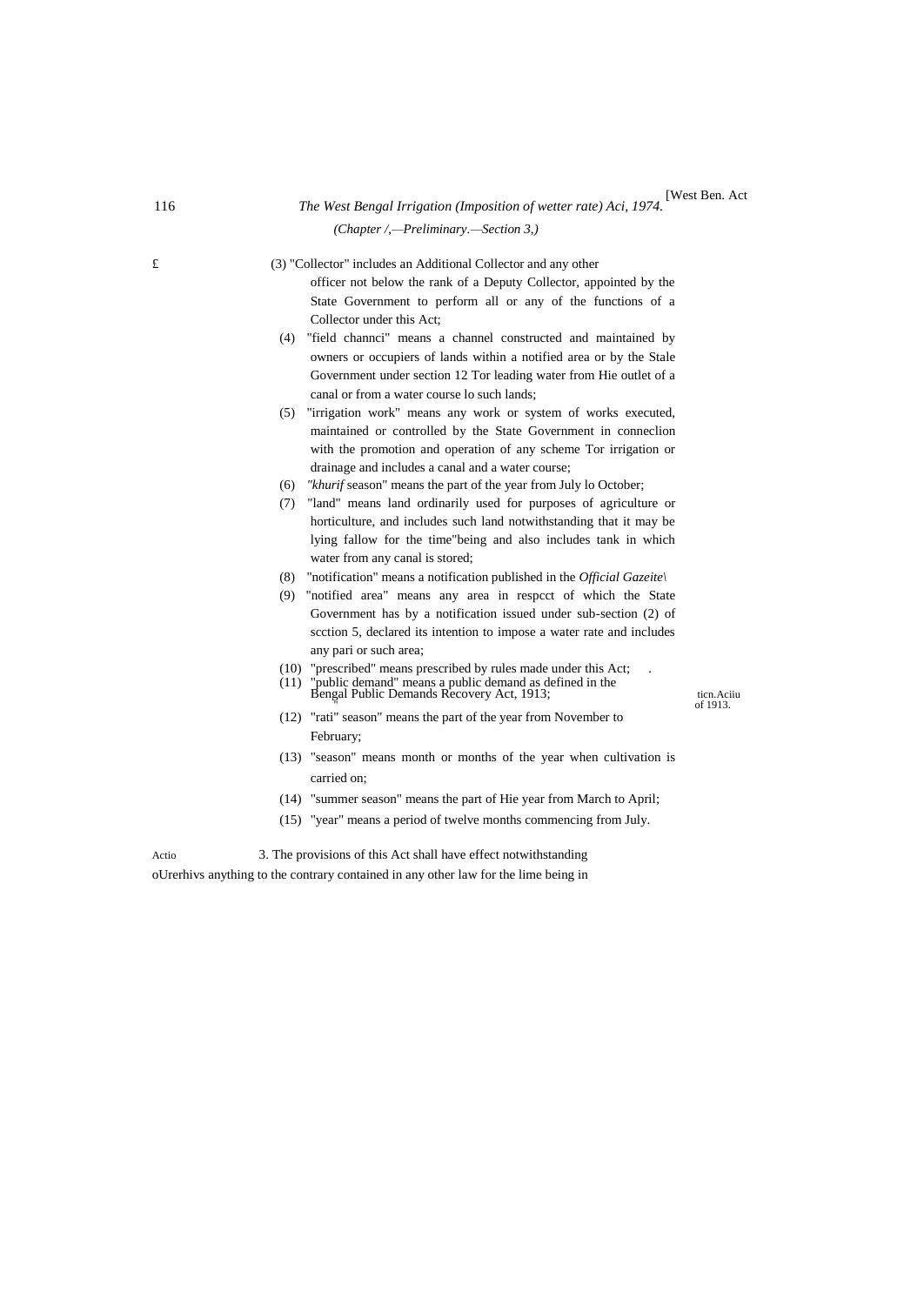#### *(Chapter II.—Imposition and assessment of water rate.— Sections 4-6.)*

CHAPTER II Imposition mid assessment or water rate

4. (1) Whenever [he Slate Government is of opinion (hat lands in any urea are benefited or are likely lo be benefited by irrigation during *kharif* season, *rcibi* season or summer .season by water supplied fi om any irrigation work, the State Government may, by notification, declare its inlemion lo impose in such area a water rale Tor every *kharif* season, *rabi* season or summer season, as the case may be,

(2) Such notification shall contained us full a description of the irrigation work as, in ihe opinion of the Slate Government, may be practicable and the boundaries of ihe area wiihin which the Slate Government intends to impose the water rale.

5. (I) On ihe publication of a notification under section 4, any person inlere.sled in any land likely \o be affected by the imposition of the water rale may, wiiliiu a period of thirty days from the date of publication of the said notification, prefer objection Lo the Slate Government against the intended imposition oT ihe waier rale or the inclusion of such land in the area in rcspeci of which ihe declaration has been made under section 4.

(2) On Ihe expiry or the period referred to in sub-section (1), the State Government may, after considering the objections, if any. declare its intention cither wholly to refrain from imposing the water rate or to impose the same in the area in respeel of which the declaration under section 4 was made or in a specified part thereof, whereupon the said area or the specified part thereof shall be deemed and shall continue to be deemed Tor the purposes of this Act, lo be a notified area for every *kharif* season, *rabi* season or summer season, as the case may be:

Provided that ihe Sla\e Government may, so far as may be in the manner hereinbefore provided, from lime to time, include in or exclude from any notified area any area which was benefited or was not benefited, as the case may be, by waler supplied from ihe irrigation work.

6. In respeel of any notified area, the Siale Government may issue a notification proposing to impose water rale aisuch rates noi exceeding,—

- (a) rupees ihirty-lwo for an area of .4047 hectares for *kharif* season,
- (b) rupees forty-eight Tor an area of .4047 hectares for *rabi* season,
- (c) rupees one hundred and sixty for an area of 4047 hectares

Preliminary nutiflc avion I'or imposition<br>t $\geq r$  wilier mlc.

Nolilicd arc.i for imposition of waicr rale,

118 XLVI of 1974.J  $^{\wedge}$   $^{\wedge}$ 

........................................

Imposition of v-'iitcr rale.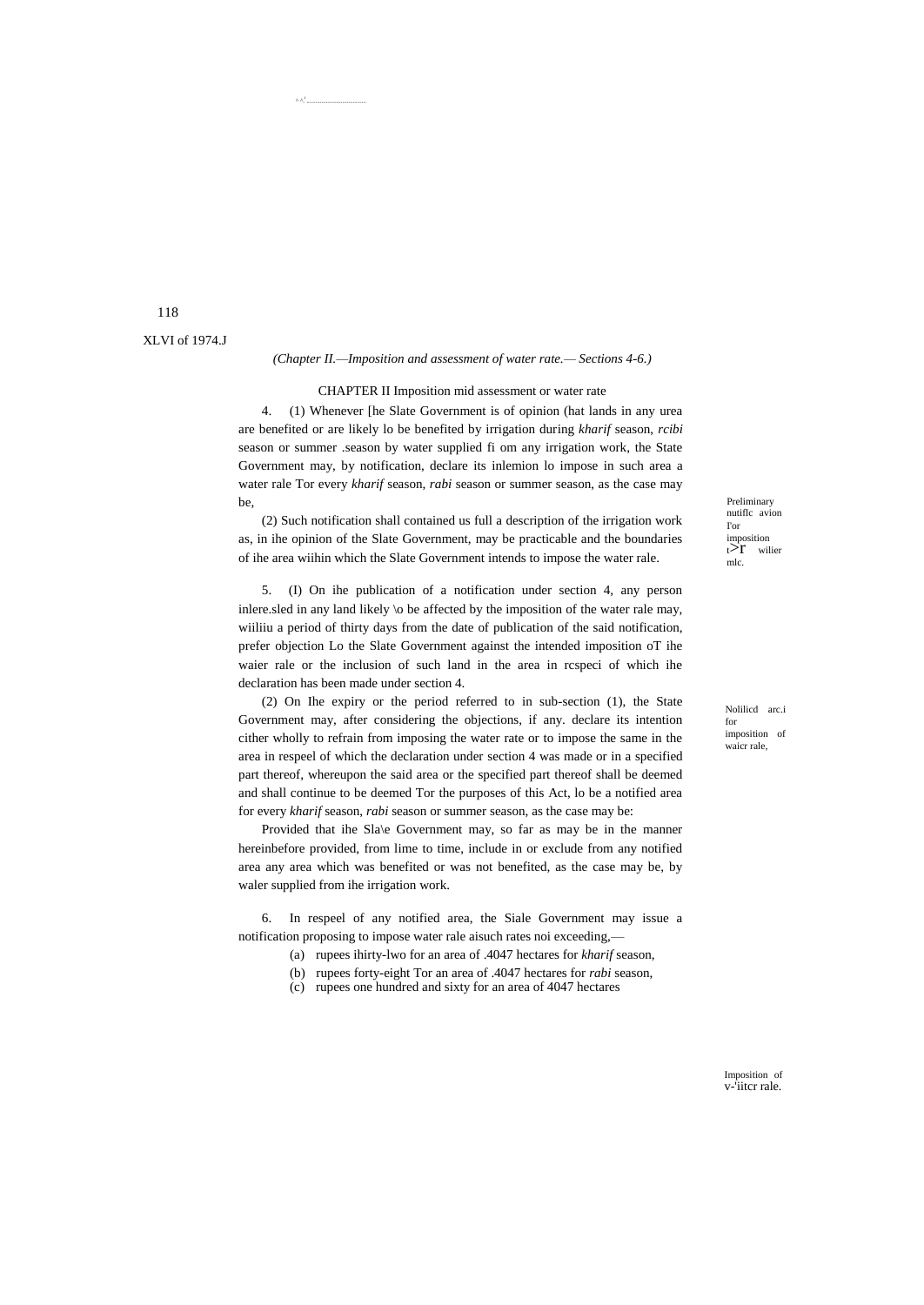SS.VNV.SS  $-S^*$ 

## *The IV^.t/ Bengal Irrigation (Imposition of water t ale) Act, J974.* 117 *The West Uengai Irrigation (Imposition of water rate) Act, 1974.*

(West Ben. Act

#### *(iChapter II.—Imposition and assessment of water rate.— Sections* 7, *8.)*

as may be specified in [he notification and Ihe waler rale so imposed shall remain effective until revised by ihe Stale Government by a similar notification issued under this section.

7. Noiwiihslanding anything io Hie contrary contained in ally other law for the lime being in force or in any custom, usage or contract, the liability for payment of water rate shall be on Ihe occupiers of lands included in the notified area in which the water rate is imposed:

Provided thai where any such land is cultivated by a *bargadar* as defined in clause (2) of section 2 of the West Bengal Land Reforms Act, 1955, ihe liability for payment of the water rate shall be on'lhe owner of such land:

Provided furlherthat when waler rate is paid by ihe owner ofarty land cultivated by a *bargadar*, Ihe owner shall be entitled to recover from ihe *bargadar* half of the amouni paid by him as water rale.

8. (I) As soon as possible after a notification under section 6 imposing or revising a waler rate in any notified area is published, the Canal Revenue Officer shall prepare and publish in the prescribed manner an assessment list containing the names of all persons who are liable to pay the water rate and the amount of such water rate payable Tor the *khartf* season, *rabi* season or summer season, as ihe case may be.

Wcsi Ben. Ac i X of 195G.

(2) Any person on whom Lhe water rate has been assessed under subsection (1) may, within thirty days from the date of publication of such assessment list, prefer before the Canal Revenue Officer, in such manner as may be prescribed, an appeal against the inclusion of his name in the assessment list or against Lhe amouni assessed.

(3) The Canal Revenue Officer shall, after considering the objection, if any, publish in such manner as may be prescribed a final assessment list indicating the amount of water rate assessed.

(4) An assessment list as finally published under sub-section (3) shall not be altered or modified except when lhe rate at which waler rale is to be imposed in any notified area is revised under section 6:

Provided that lhe Canal Revenue Officer may, on his own motion or on applicalion made to him in this behalf, make any correction in the assessment lisi by adding names of new assessees or the successors-in- intercsi ot\* persons who were previously recorded as assesses and the provisions of sub-sections (1) (o (4) shall apply *mutatis mutandis* to any

Assessmen

t of waler rale.

Liability for payment<br>of wa waiiir

riic.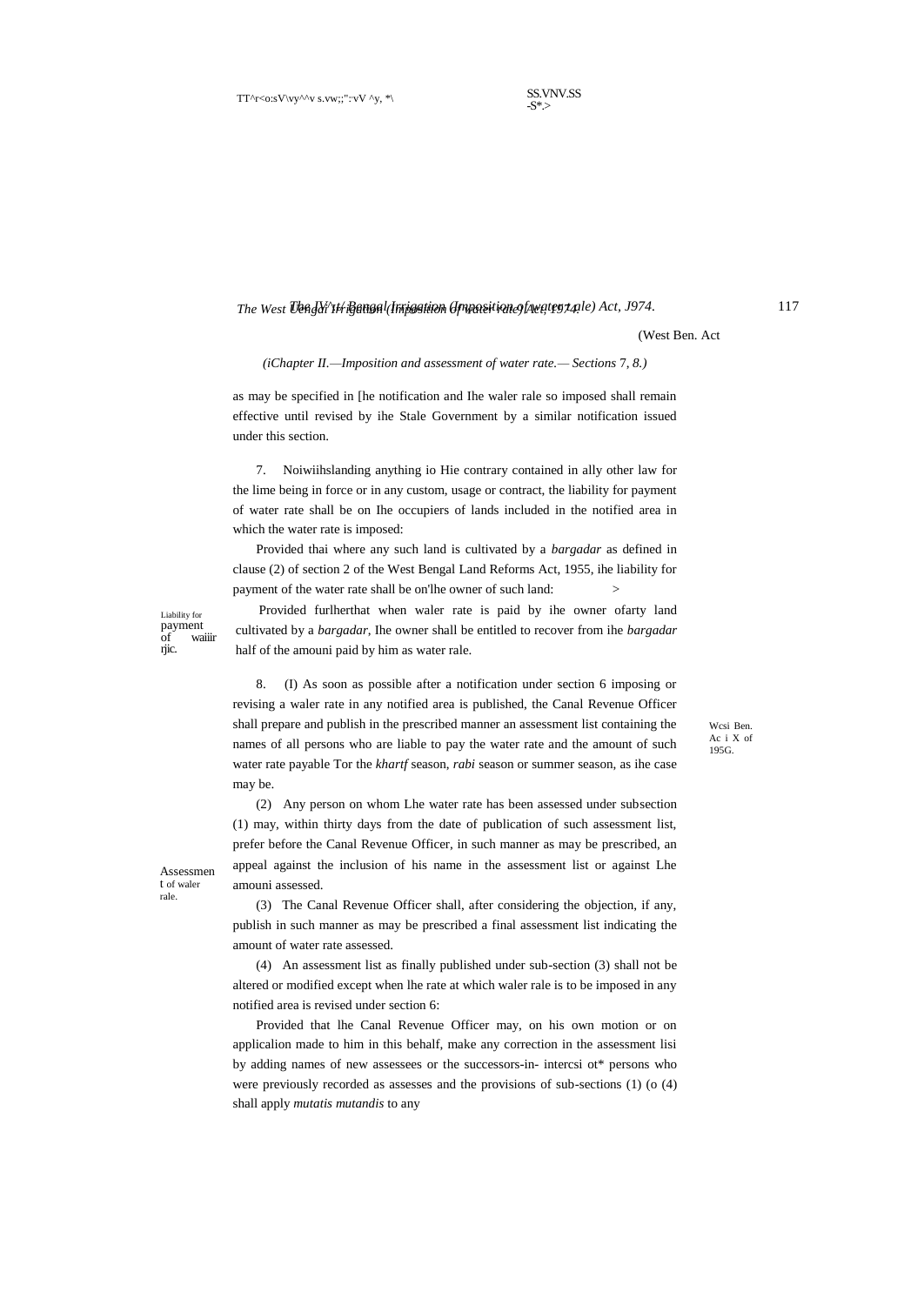XLVI of 1974.]

## *(Chapter II.—Imposition and assessment of wilier rate.— Sections 9-12.)*

(5) An assessee shall be liable io pay up lhe waler rale first lime within three months from the date of publication ol"ihe final assessment list and thereafter within fifteen days from the date of commencement of the particular season for which such waler rale is payable.

(6) An arrearof waler rate shnll bear interest at lhe rale of six *per cent, per annum,*

9. (1) If in any season there is failure of supply of water in respect of arty land, the assessee may apply within ten days of the end of the season before the Canal Revenue Officer, for remission of water rate and the Canal Revenue Officer may, in the prescribed manner, grant such remission as he considers justifiable after holding such enquiries as he considers necessary.

(2) Excess realisation of water rale in any season may, on application by the asscssce, be adjusted against the waler rate for the next season.

10. Copies of entries in an assessment list published under sub-section (]) of section S shall be made available in lhe prescribed manner on payment of the prescribed fee.

11. All arrears of water rale together with interest, if any, shall be recoverable as public demand.

12. (1) The owners or occupiers of all lands in a notified area shall be bound to afford free passage to water from the outlet or a canal through or over lands in their possession or under their control and for that purpose to allow, when so required by the Collector by order made in this behalf the construction and maintenance of such field channels as may be necessary.

(2) If any person refuses to comply with an order made under subsection (1), the Collector may cause the field channels to be constructed or maintained and may recover the cost thereof from such person as public demand.

(3) Notwithstanding anything contained in any other law for the time being in force, no person shall be entitled to claim any compensulion for any damage or loss which may be caused as a result of the construct ion

Power Lo yranl

Copies<br>oT ciu  $\frac{1}{\pi}$  ciurics in aviessmcnl lis!.

Ancurs of wilier Kill.<sup>1</sup> recoverable **LIS** public dem ;i nit.

Field dljnnuls l;i: Tree passage 1)1" w;Hir for irrigation or drainage Llirougli or over all lands.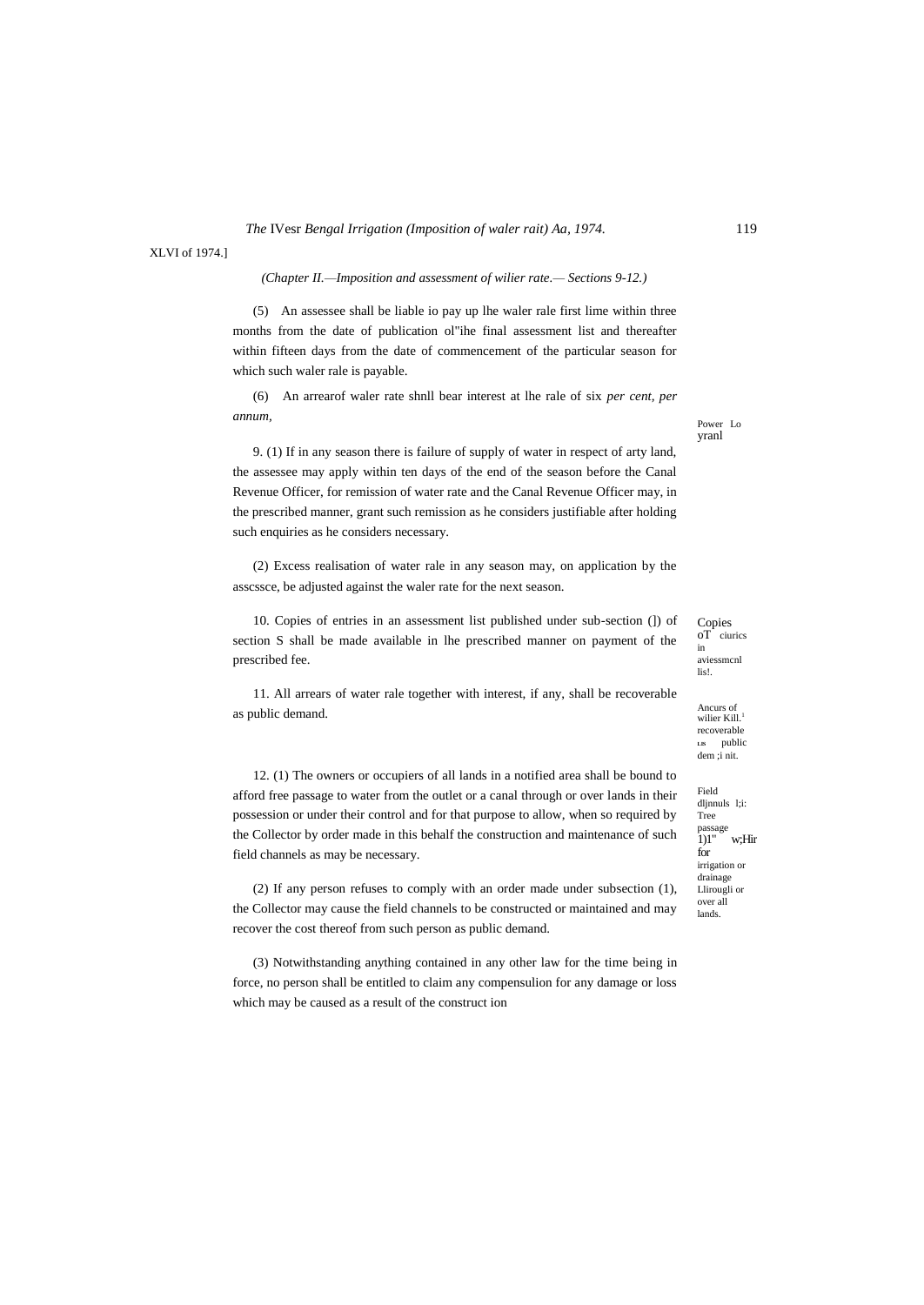[West Ben. Act

## *(Chapter //.■—Imposition and assessment of water rate.— Sections 13'15.)*

13. (1) If any obstruction is caused in any field channel or canal or any cm is made on llie bank thereof as a result of which ihe normal flow of waler through such field channel or canal is diverted for ihe purpose of irrigating any particular land, the Collector may—

- (a) lake such measures as he considers necessary Lo remove such obstruction or close such cut, and
- (b) without prejudice lo ihe provisions of section 8, impose a penalty, which may extend lo ten limes the water rale assessed for ihe *kharif* season, *rabi* season or summer season, as the case may be, having regard lo the time when the obstruction is put or the cm is made, on the person who is: the owner or occupicr of the land sought to be irrigated by the water so diverted, after giving him an opportunity of showing cause against the imposition of such penalty:

Provided Lhat no such penalty shall be imposed on any person who proves lo ihe satisfaction of the Collector lhal such obstruction was put or such cul was made without his knowledge or consent.

(2) Any penally imposed under this section shall be recoverable as public demand.

(3) Any person aggrieved by an order imposing a penalLy on him under this section may, wiiliiu thirty days from, the date of ihe order, appeal lo such appellate auihorily as may be prescribed and the decision of the appellate authority in such appeal shall be final,

14. No suit, prosecution or other legal proceeding shall lie against any person for anything in good faith done or intended to be done under this Act or any rule or order made thereunder.

15. CO The State Government may make rules for carrying out Ihe purposes of this Act,

(2) In particular and without prejudice lo the generality of the foregoing power, such rules may provide for all or any or the following matters, namely:—

- (a) the manner of publication of notificaiions issued under this **Act;**
- (b) the form and manner of preparation and publication of